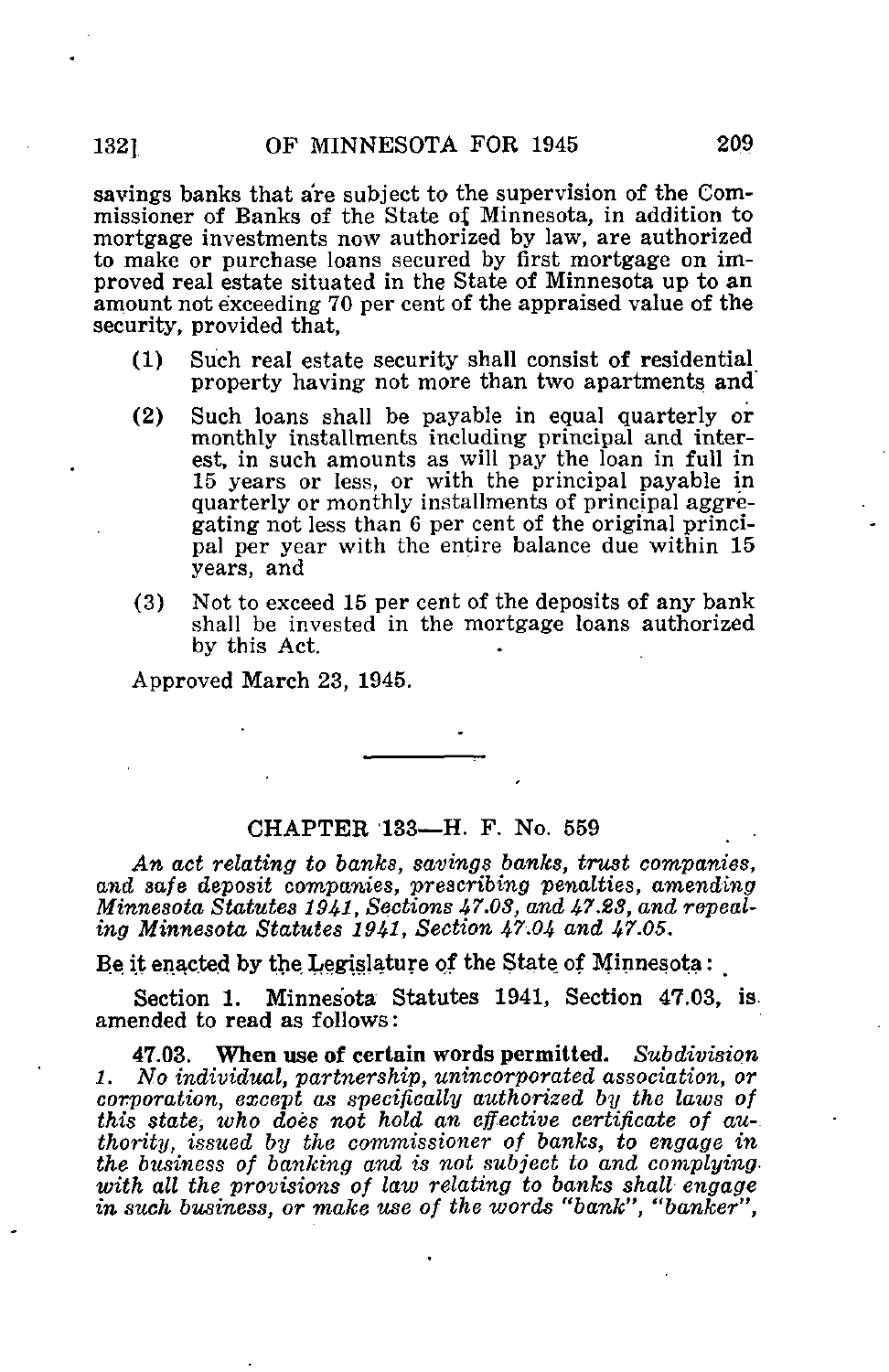or "banking", or any derivative or compound of any such words, or any word or words in a foreign language having the same or a similar meaning, in its business name or in any sign, symbol, token, letterhead, circular, advertisement, or any other written or printed matter, in such manner as might indicate to any person that such individual, partnership, unincorporated association, or corporation is authorized to engage in the business of banking. Provided, however, that this subdivision shall not apply to any holding company affiliate or affiliate as defined in the Act of Congress, known as the Banking Act of 1933, nor to any insurance company authorized to engage in the insurance business in the State of Minnesota.

Subd. 2. Every individual, partnership, unincorporated association or corporation which shall violate any of the provisions of this section shall forfeit to the state the sum of not to exceed \$100 for each day the violation shall continue, as determined by the court, to be recovered in a civil action to be brought by the attorney general in the name of the state at the request of the commissioner of banks, and may be enjoined from any further violation in an action brought in the name of the state for that purpose.

Sec. 2. Minnesota Statutes 1941, Section 47.23, is amended to read as follows:

47.23. Sayings departments. Subdivision 1. Except as specifically authorized by other laws of this state, no individual, partnership, unincorporated association, or corporation, other than a savings bank, safe deposit company, or trust company, holding an effective certificate of authority or license issued by the commissioner of banks and subject to and complying with all of the provisions of law relating to such savings banks, safe deposit companies, and trust companies, respectively, shall in any manner display or make use of any sign, symbol, token, letterhead, card, circular, or advertisement stating, representing, or indicating that he, it, or they, are authorized to transact the business which a savings bank, safe deposit *company*, or trust company usually does, or under these provisions is authorized to. do; nor shall any such-individual, partnership, unincorporated association, or corporation use the words "savings" or "trust" or "safe deposit" alone or in combination in title or name or otherwise, or in any manner solicit business or make loans or solicit or receive deposits or transact business as a savings bank, safe deposit company, or trust company; except that a state bank, or trust company, regularly incorporated and authorized to do business under the laws of this state, may establish and maintain a savings department under the supervision of the commissioner